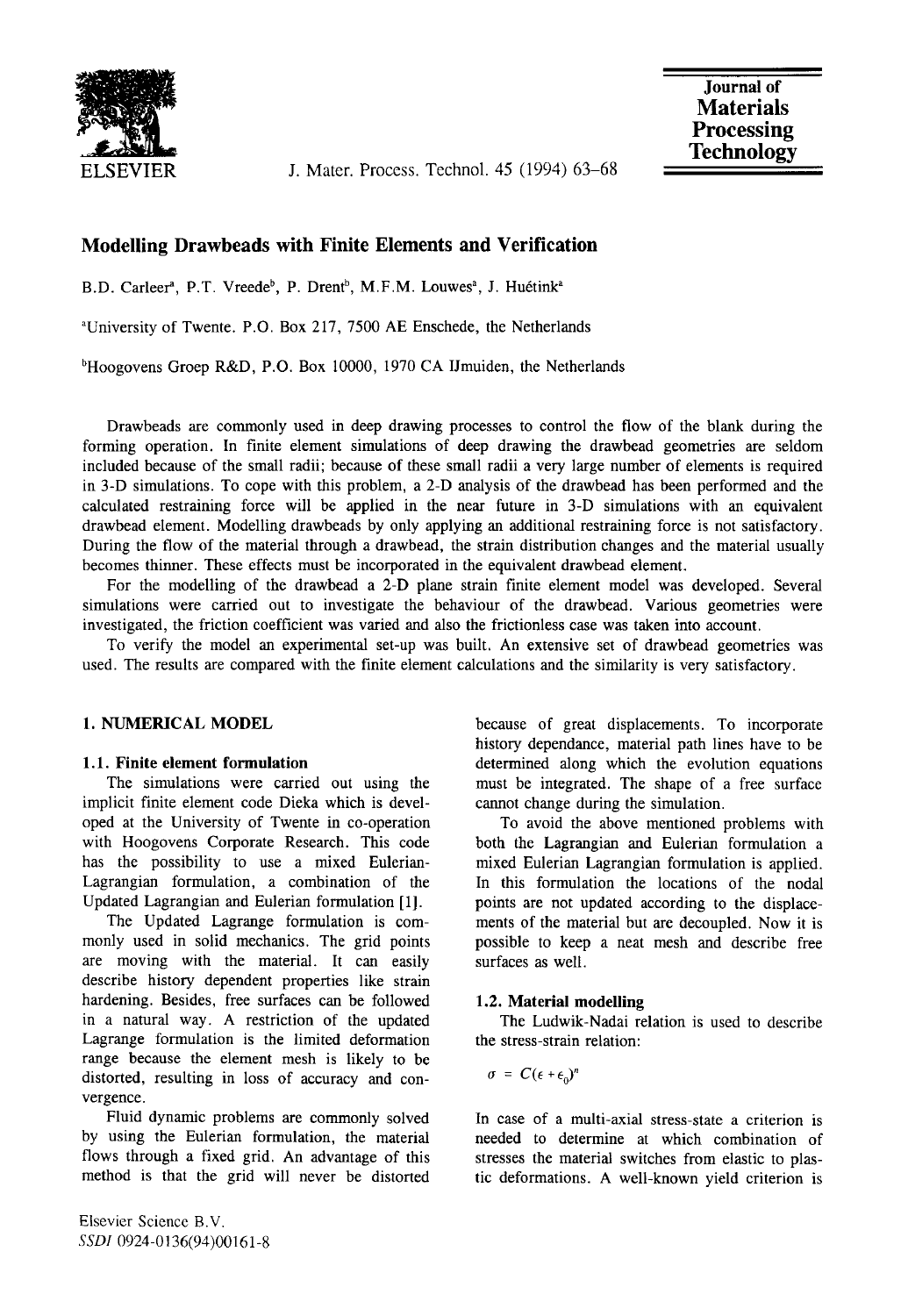the Von Mises criterion. In terms of the three principal stresses it can be written as:

$$
\phi_{vM} = (\sigma_2 - \sigma_3)^2 + (\sigma_3 - \sigma_1)^2 + (\sigma_1 - \sigma_2)^2 - 2\sigma_{yield}^2 = 0
$$

In the simulations presented here, isotropic hardening was assumed using the Von Mises yield criterion. In case of a plane strain state, the effect of the R-value can be included in the model by introducing a correction factor which is the ratio of a Hill-like plane strain stress and the Von Mises plane strain stress. For a cold roiled low carbon steel this correction factor is larger than 1. The Bauschinger effect is not included in the model. In reality a lower yield stress may be found when the material is loaded in a cyclic way as occurs in drawbeads.

#### 1.3. Contact **description**

To describe contact between two bodies interface elements were used. These elements were connected to the two impenetrable bodies. If the elements are open, the contact elements have no function. When penetration occurs a normal force in the interface elements is generated. When the overlap increases the normal force increases proportionally.



*Fig. 1 The contact stress yield surface.* 

A tangential displacement will give a tangential stress. After a critical level of the tangential stress has been reached the bodies slide relative to each other. The stick-slip constitutive behaviour is introduced in a way which is analogous to the description of elasto-plasticity. In two dimensions, tangential and normal, this is:

 $\phi_C = \tau - \mu \sigma_n$ 

where  $\mu$  is the constant friction coefficient. The surface  $\phi_{\alpha} = 0$  bounds the region in the contact stress space in which stick occurs. If sliding occurs the contact stress must satisfy the condition  $\phi_c = 0$ .

### **2. DRAWBEAD MODEL**

Two drawbead geometries were used, with dimensions according to figure 2:



*Fig. 2 Drawbead geometries.* 

Drawbeads can be loaded with an external (blankholder) force, however a constant clearance between the drawbeads which is larger than the sheet thickness is mostly applied in industrial practice, [3]. In all the following simulations a constant clearance of 0.9 mm is assumed.

In the simulations material properties of a low carbon steel were used:

Ludwik value  $(C) = 555$  N/mm<sup>2</sup>  $n$ -value (n) = 0.245 initial yield stress =  $160$  N/mm<sup>2</sup> The blank thickness was 0.7 mm.

# 3. NUMERICAL RESULTS

The sheet was modelled with four layers of four node plane strain elements. The total number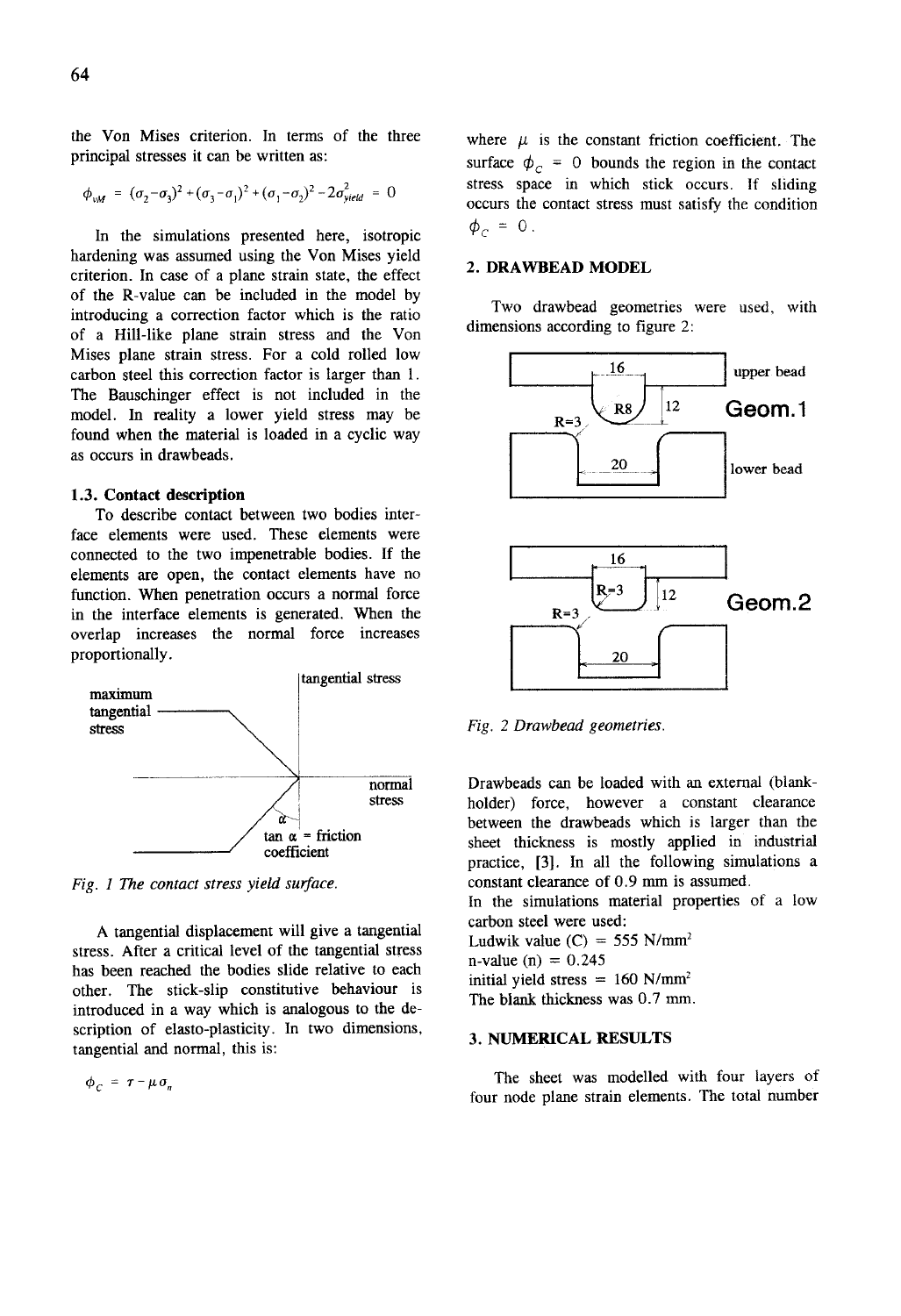of elements used was 800.

Initially, the simulations were started with a flat blank (like in reality). Later on, it turned out that the calculation time could be reduced considerably by starting the calculation with a predeformed sheet in the drawbead, see figure 3. Not modelling the initial closing of the drawbead had hardly influence on the results, [2], figure 4 gives an indication of this influence for the frictionless case.



*Fig. 3 Pre-deformed finite element meshes. The upper mesh (with magnified zone) is used in geometry 1, the lower mesh is used in geometry 2.* 

In the simulations we used the mixed Eulerian-Lagrangian formulation. The mesh is fixed in flow direction, we are an observer of the drawbead and we see how the sheet is pulled through the drawbead. In direction perpendicular to the flow the mesh is free to move. The advantage of this



*Fig. 4 Comparison of pulling force. The dotted line is the force found with the pre-deformed mesh, the solid line is found when a flat mesh is used. In both cases geometry 1 is considered.* 

formulation is that the grid refinements remain at their place and the effects of sheet thinning can be described as well.

Figure 5 gives the calculated force to pull the strip through the drawbeads as a function of the strip displacement in case that friction is neglected.



*Fig. 5 Comparison of calculated pulling force. The upper (dotted) line is the force found with geometry 2, the lower (solid) line is found in case geometry 1 is considered.* 

The stationary solution was reached after pulling out the sheet 30 mm. From now on we define the restraining force as the stationary pulling force.

The resistance of a strip to move through a drawbead is caused by friction and by bending and unbending of the strip. Let us first consider the frictional part. When we apply a constant clearance between the die and the blankholder the sheet and the tools only have contact in a few small zones. Contact between lower bead and sheet occurs at the small radii. In case of geometry 1 the contact zone of sheet and upper bead is relatively large, in case of geometry 2 the contact is more localised. The friction stresses for geometry 1 and 2 are given in figure 6 and 7 respectively; be aware of the different scales. A friction coefficient of 0.16 was applied in both cases. The sheet is pulled out from the left to the right.

The peaks in the contact shear stress are caused by the bending on the sheet. The right peak (exit side) is larger than the left peak because of extra tension in the strip.

In comparison with experiments simulations have the advantage that parameters can easily be changed. By changing the friction coefficient the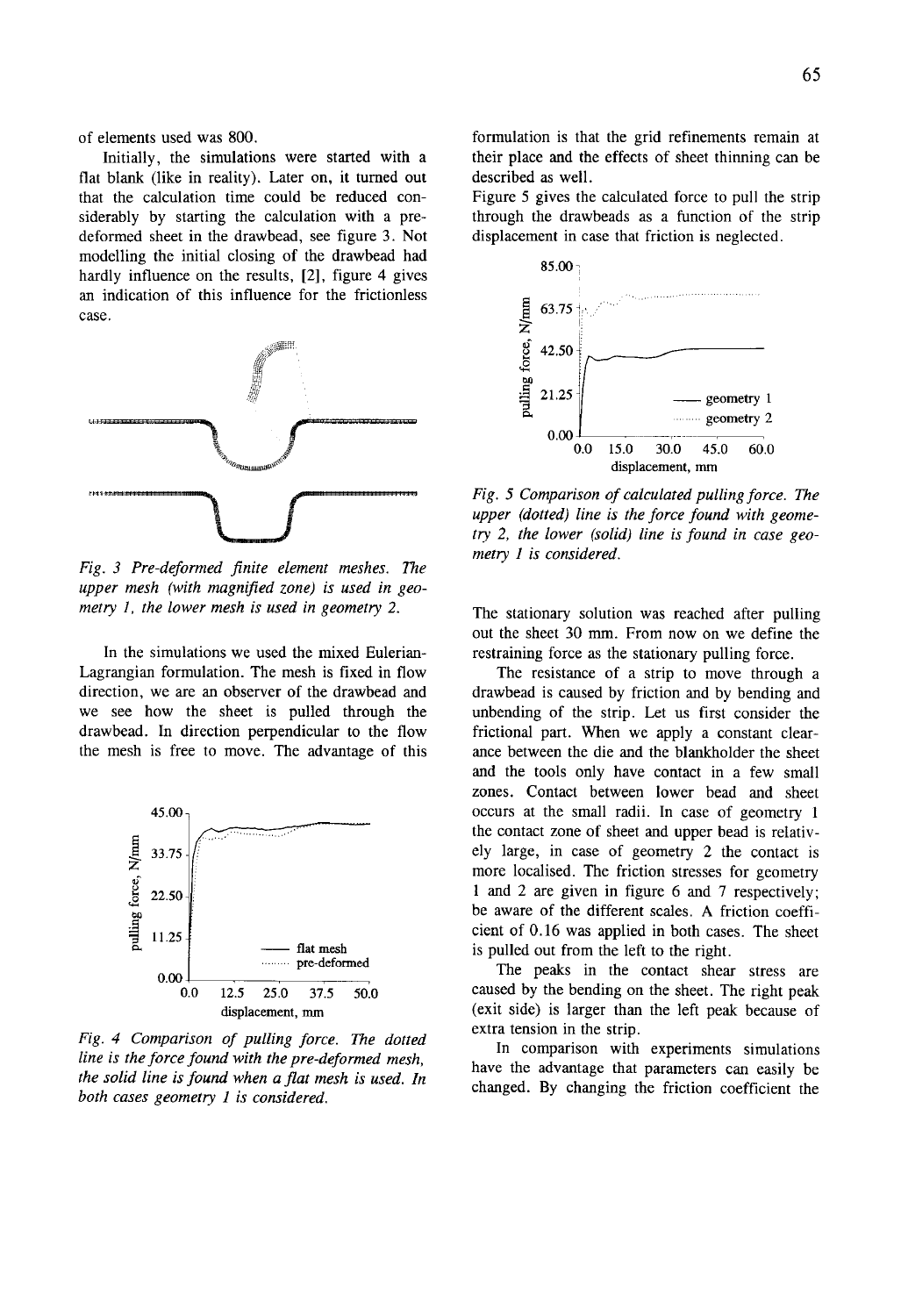

*Fig. 6 Friction stress as a function of the position. Geometry 1.* 

influence of the friction can be studied. It is even possible to neglect the effect of friction by setting the friction coefficient zero. When there is no friction the restraining force is only caused by bending of the sheet. The restraining force as a function of the friction coefficient is shown in figure 8. With increasing friction coefficient the restraining force increases more than linearly.

As a matter of fact, the effect of friction influences the required bending energy and vice versa, so these effects cannot be uncoupled.

When the sheet passes the drawbead it is being bent and stretched. Due to these deformations we find a tangential strain in the sheet. The tangential co-ordinate lies in the profile direction of the deformed sheet. Figure 9 and 10 show the tangential strain in the blank passing geometry 1 and geometry 2 respectively. In both cases a friction



*Fig. 7 Friction stress as a function of the position, Geometry 2.* 



*Fig. 8 Friction force as a function of the friction.* 

coefficient of 0.16 was applied. Tangential strains larger than zero indicate stretching, values smaller than zero indicate compression,

Focusing on geometry 1, we observe three zones. The first zone represents bending around the first radius of the lower bead, then bending around the upper bead and at last bending around the second radius of the lower bead. Considering geometry 2, we observe four distinctive zones. The inlet and exit zones show similar effects as in geometry 1. The zone of contact with the upper bead is split up now in two separate zones. Due to this additional bending the total tangential strain near the exit area when using geometry 2 is larger than the one of geometry 1.

Since the plane strain state is assumed and the material is modelled to be almost incompressible, the thickness strain has the same value (except for the sign) as the tangential strain.



*Fig. 9 Tangential strain distribution in the sheet at the sheet surfaces and the mid plane. Geometry 1.*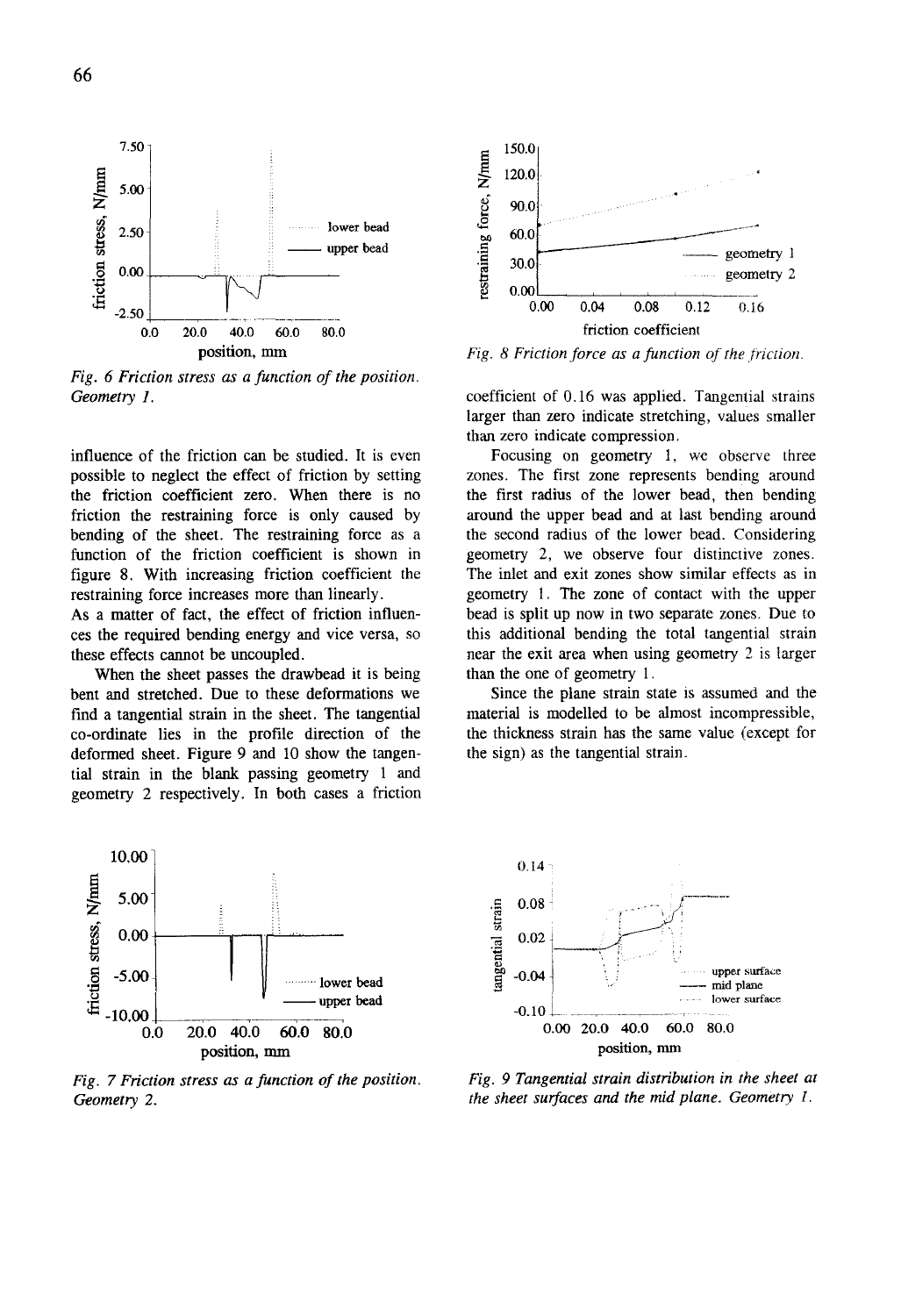

*Fig. 10 Tangential strain distribution in the sheet surfaces and the mid plane. Geometry 2.* 

# 4. EXPERIMENTAL VERIFICATION

#### **4.1. Experimental set-up**

At Hoogovens Corporate Research the experiments were performed at a fully equiped Erichsen press. The tool was designed to exchange the beads allowing easy testing of several drawbead configurations. The experimental setup as well as the most relevant dimensions are depicted in figure 11. Significant geometrical difference between finite element calculation and experiment are the extra radii which is a consequence of using a deep drawing press. The surface roughness of the tools was about  $0.25 \mu m$ .

All combinations of geometries and materials were tested with a range of (blank holder) forces. Besides, we studied the case of a constant clearance of 0.9 mm between the drawbeads, leaving 0.2 mm space between sheet and beads.



*Fig. 11 Experimental setup of the drawbead tester.* 

The material used in this study was a deep drawing steel with mechanical properties as listed in section 2, "drawbead model". The dimensions of the blanks were 50\*500 mm. Throughout the drawing experiment the blanks were prepared with the long side oriented in rolling direction.

The applied lubricant was a deep drawing oil with a viscosity of 0.04 Pas at room temperature. The blanks were lubricated on both sides with help of a paint roller. The punch speed was kept constant at 3 mm/s.

# 4.2. Experimental results

In figure 12 the measured pulling force in case of geometry 1 and 2 is printed. We cannot compare this figure directly with figure 5 since two extra radii are in the experimental setup compared with the finite element analysis. Besides, the results in figure 5 are found assuming no friction.



*Fig. 12 Measured pulling force, The upper dotted line concerns geometry 2, the lower solid line was found using geometry 1.* 

After performing the experiments the thicknesses were measured. The measuring locations of the strip can be found in figure 13. The results of the thickness measurements are plotted in figure 14. As already mentioned, the thickness strain has the value with opposite sign of the tangential strain, assuming plane strain and neglecting elastic effects. Measuring point 6 gives the strain which can be compared with the finite element results. From figure 14 we can conclude that measuring points 8, 9 and 10 have not passed the drawbeads entirely.